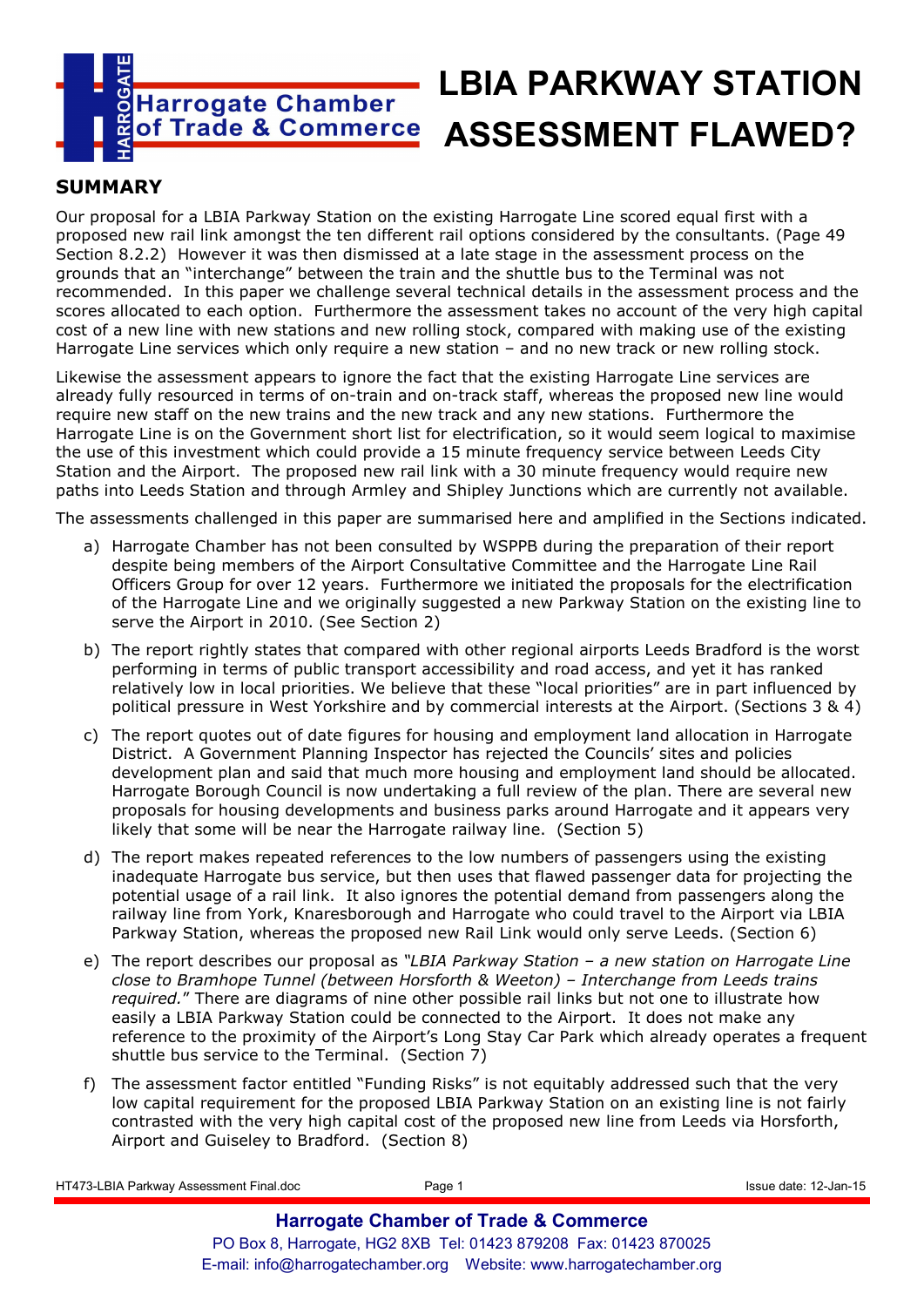- g) Furthermore the LBIA Parkway Scheme would incur negligible extra operating costs as it would use the existing train services, whilst all the other options will incur the full operating cost of extra trains and staff. Hence we challenge the scheme costs and the allocated scores in this Appraisal Framework. (Section 9)
- h) In the Appraisal Framework for rail schemes LBIA Parkway Station scores equal with a heavy rail link, (36 points), but we challenge the validity of several scores based on the criteria given. If all of these were revised to the higher scores which we propose, then the LBIA Parkway Station score would rise from the current 36 to a total of 44, making it by far the best scoring rail scheme. (Section 9)
- i) The Consultants then dismiss the LBIA Parkway proposal and favour a new heavy line from Leeds via Horsforth to the Airport and on to Guiseley and Bradford even though they have stated that such services could not be operated on the existing tracks due to path and platform constraints. This limitation on paths is a key reason why the proposed LBIA Parkway Station on the existing Harrogate line is a far better option than a new line, as it would allow a 15 min all day frequency with no increase in peak path requirements. (Section 10)
- j) The recently announced Virgin-Stagecoach East Coast franchise will operate seven trains a day each way between London and Harrogate via Leeds that will consume further track capacity. A bonus is that they could also stop at the proposed LBIA Parkway Station every two hours in each direction, if the new platform is built with sufficient length for IEP trains. (Section 11)
- k) The reports' estimates of Harrogate passenger demand are all based on the current 60 minute frequency of the Harrogate to Airport bus service No 747 and the 30 minute train frequency on the Harrogate Line. Usage would be much improved with the planned 15 minute frequency after electrification, as it is well known that with increasing frequency passenger numbers rise significantly, because waiting time is much lower. (Section 12)
- l) The report also adds that all rail revenues are less than costs. However for the LBIA Parkway we submit that this appraisal has again under-estimated the potential usage and overestimated the costs. This confirms our view that this modelling should not be relied upon to assess the three rail schemes. The LBIA Parkway Station option would attract air passengers from all the stations on the line, whilst the additional operating costs would be much lower than forecast by the Consultants. (Section 13)
- m) The report states that provision of a station on the existing rail line between Leeds, Harrogate and York is seen as a potential short term delivery option to deliver rail access to the airport. It then refers to *longer term aspirations to deliver direct rail access, which this scheme could have a direct impact on, as it may take some of the demand, and therefore benefit, from any future scheme.* Why should a very expensive long term aspiration for a direct rail link to the Airport stop a low cost short-term solution for rail access to the Airport using an existing line near the Airport in conjunction with the existing long-stay car park shuttle bus? (Section 14.1)
- n) The report also highlights the potential of the proposed new rail links to promote park and ride into Leeds and yet it dismisses the benefits of park and ride at the proposed LBIA Parkway Station. The whole point of proposing a Parkway style station is to provide extensive car parking that can be used by residents of Arthington, Bramhope, Cookridge, Pool and Yeadon who work or shop in Leeds city centre, as detailed in our supporting papers. (Section 14.2)
- o) The assessment is inconsistent on the key issues of distribution and carbon emissions. The proposed LBIA Parkway Station will be far more effective than a direct Horsforth-Airport Link as it will operate at a higher frequency and also serve Harrogate, Knaresborough and York, as well as Leeds. Furthermore many other towns in Yorkshire could be served through frequent rail connections in Leeds and York. Hence it could be used by many more airline customers and airport employees than a rail link that only has a connection to Leeds. (Section 14.3)
- p) We submit that in view of the admitted weaknesses in the modelling and the flawed data source for Harrogate passengers, there is no justification for dismissing the LBIA Parkway Scheme at this late stage simply because the so-called "interchange" is not popular. It would in fact be no different to a family parking their car and then waiting for the Airport Shuttle Bus to take them to the Terminal. (Section 15)
- HT473-LBIA Parkway Assessment Final.doc Page 2 Issue date: 12-Jan-15 q) The very high capital and operating cost of the suggested heavy rail links should have redirected the study towards further consideration of the very much lower cost LBIA Parkway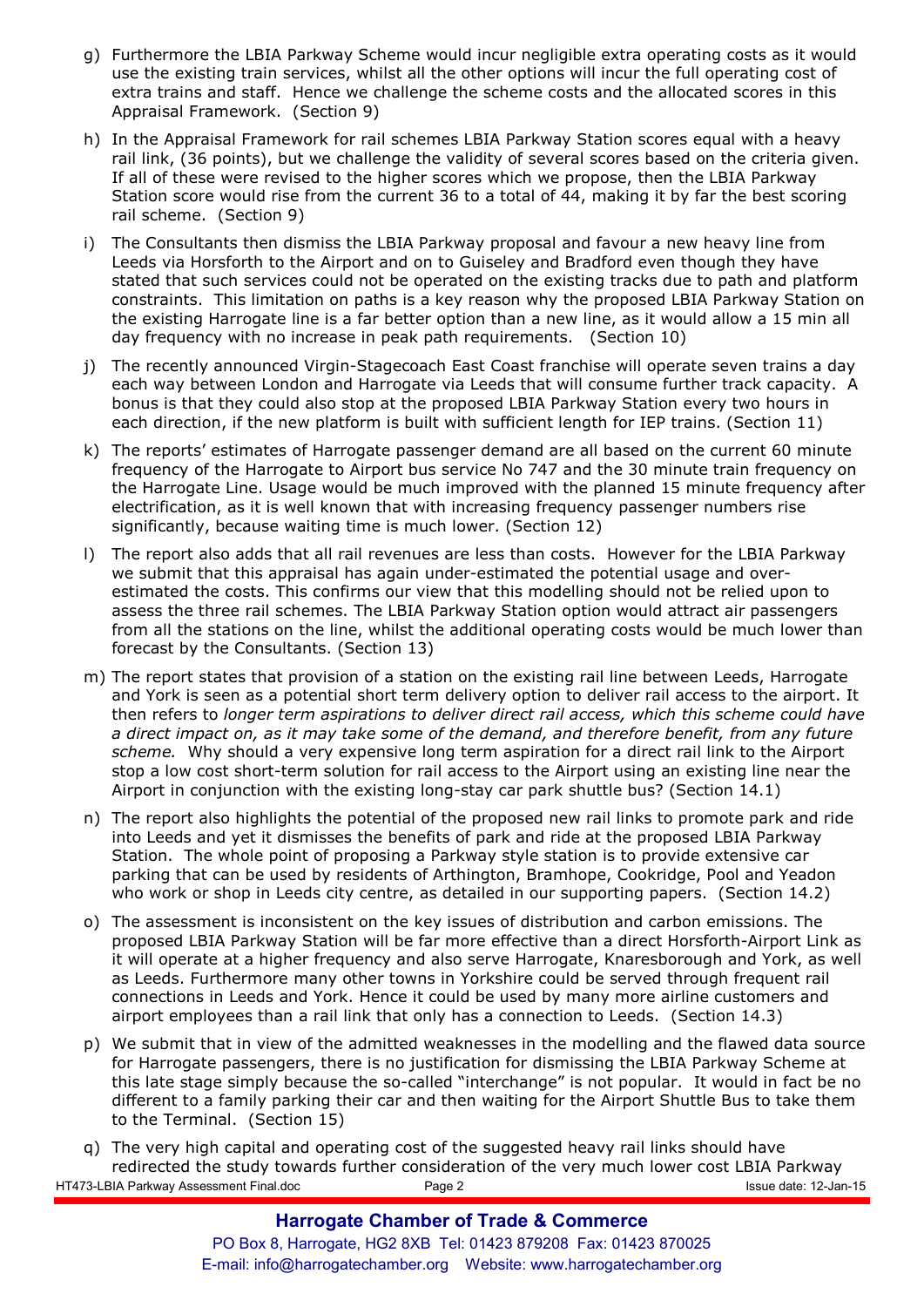Station Scheme, which would use the existing long-stay car park shuttle buses already running within half a mile of the proposed station location. A similar rail + shuttle bus scheme is already in operation at several other UK Airports such as Bristol, Cardiff, East Midlands, Edinburgh Glasgow, Liverpool and Luton. (Section 15)

- r) In their final recommendations, the Consultants recommended just two alternative schemes: *Short/Medium Term - A65 to Leeds Bradford International Airport Link Road - WE AGREE! Long Term - Heavy Rail (Guiseley – LBIA – Horsforth) -* WE STRONGLY DISAGREE! It is very surprising that, without further explanation, our proposals for an LBIA Parkway Station are at this stage simply dropped from the review of options.
- s) We do not dispute the short/medium term recommendation for a new Airport Link Road from the A65, but we strongly object to the recommended long term heavy rail link from Guiseley to LBIA to Horsforth, and the omission of the proposed LBIA Parkway Station which is an easily achievable solution at a much lower cost. The report correctly states that the highway and rail options should not be seen as mutually exclusive as they deliver a different set of benefits. **Therefore we submit that the LBIA Parkway Station proposal should be taken forward for detailed design and evaluation alongside the above two options. (Section 15)**

### **1. INTRODUCTION**

During the investigation of options for upgrading train services on the Harrogate Line between Leeds, Harrogate and York, Harrogate Chamber of Trade & Commerce proposed a new station be constructed at the southern portal of Bramhope Tunnel, approximately 1 mile north of Horsforth station.

The station would function as a joint Airport and Park & Ride facility achieving two key objectives:-

a) Provide frequent direct rail access to the Airport from Leeds, Harrogate and York centres, thereby serving both West and North Yorkshire more effectively than current bus services.

b) Provide much needed accessibility and car parking capacity for new rail users in the surrounding areas of Arthington, Bramhope, Cookridge, Pool and Yeadon, thereby enabling the rail route to fulfil a much more valuable role in the North Leeds area it serves.

It was proposed that the existing Airport car park shuttle bus be extended by half a mile to the new railway station to fully integrate accessibility between the station and the Airport terminal. All local services would call at the station. If rail-airport traffic were to become significant, the potential use of automated people-mover solutions could be explored, as used at Gatwick and Heathrow airports.

This proposal achieves significantly improved use of an existing physical asset (the Harrogate Line) which already runs within striking distance of the Airport. It is important to note that this scheme uses both existing infrastructure and resources to enable a cost effective link in short timescales. Requiring a relatively small capital cost and with marginal subsequent operational expenditure costs, it importantly addresses the above two key objectives with unparalleled value for the use of public funds.

This proposal was one of the various options considered by the consultants WSP and Parsons Brinkerhoff (WSPPB) whose report was issued by the Dept for Transport on 9th December 2014 as the LEEDS BRADFORD INTERNATIONAL AIRPORT CONNECTIVITY STUDY- Option Assessment Report.

The Consultants recommended the following two schemes:

- *A65 LBIA Link Road, with improvements to bus services to Leeds and Bradford (Table 39)*
- *New rail link between Leeds, Bradford and LBIA via Guiseley and Horsforth. (Table 40)*

Our LBIA Parkway Station proposal on the existing Harrogate Line scored equal first with the proposed new rail link amongst the ten different rail options considered by the consultants. (Page 49 Section 8.2.2) However it was then dismissed at a later stage in the assessment process on the grounds that an interchange between a train and a shuttle bus to the Terminal was not recommended to be progressed, even though it would be very similar to the transfer from the Car Park to the Terminal.

In this paper we challenge several technical details in the assessment process and the scores allocated to each option. Furthermore the assessment takes no account of the very high capital cost of a new line with new stations and new rolling stock, compared with making use of the existing Harrogate Line services which only require a new station – and no new track or new rolling stock.

*(Note: Direct extracts from the Consultants' Report are shown in italics.)* 

HT473-LBIA Parkway Assessment Final.doc Page 3 Issue date: 12-Jan-15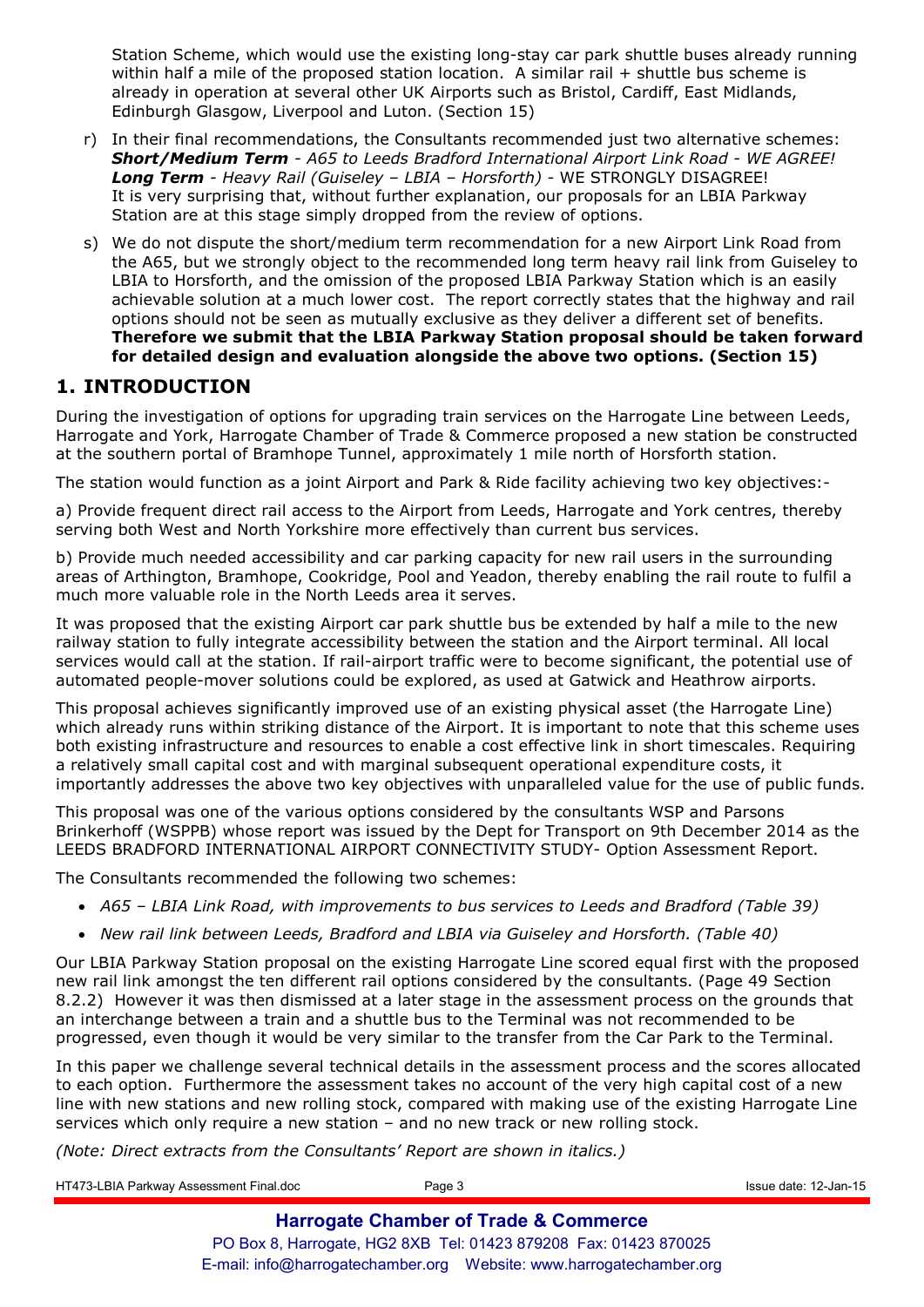# **2. LACK OF CONSULTATION**

Harrogate Chamber has not been consulted by WSPPB during the preparation of their report despite being long-standing members of the Airport Consultative Committee and the Harrogate Line Rail Officers Group for over 12 years. Furthermore we initiated the proposals for electrification of the Harrogate Line and we originally suggested a new Parkway Station on the existing line to serve the Airport in 2010. The proposal was reiterated in numerous subsequent reports and presentations. However the Chamber was not included in the Consultants' Stakeholder Reference Group listed on page 7, Section 1.3, or included in the "public consultation" referred to in page 9, Fig 3, Work Flow.

In March 2014 the Dept for Transport appointed consultants to undertake a feasibility study into improving connectivity to Leeds Bradford Airport, but we were not informed who they were and they did not make contact with Harrogate Chamber. We therefore prepared a more detailed paper proposing the Parkway Station (HT470) and we asked our MP Andrew Jones to submit it to the Transport Minister Robert Goodwill MP following his visit to the Airport in August 2014. Baroness Kramer, Minister of State, responded to Andrew Jones on  $17<sup>th</sup>$  September, confirming that a new station on the existing Harrogate Line was one of the options short-listed for further testing in the final stage of the study and as such is receiving full consideration alongside other short-listed options.

She added that *"the consultants carrying out the study have talked to a wide range of stakeholders about their ideas for improving connectivity to LBIA and I am told they are well aware of the proposals put forward by the Harrogate Chamber. However I will ask officials to make sure they receive the document… so they are familiar with all the points raised."*

We responded that it would be helpful to know who the Consultants doing this work were so that we could provide them with our supporting evidence for the LBIA Parkway Scheme. Our MP's Caseworker spoke to Baroness Kramer's office about putting us in touch with the consultants. They asked us in the first instance to contact one of the lead officials in the Department for Transport – Margaret Jackson, Team Leader, Northern Engagement Team, Cities Policy and Delivery, Local Transport Directorate, Department for Transport in Leeds. We duly contacted Ms Jackson and explained that we wished to ensure that our detailed work on the benefits of a Leeds Bradford Airport Parkway Station on the existing Harrogate Rail Line was brought to the attention of all the members, staff and consultants involved in the LBIA Connectivity Study Group. There was still no direct contact with the Consultants.

We therefore sent to Ms Jackson three documents prepared by our Rail Adviser Mark Leving, the former Managing Director of First Hull Trains, who first recognised the potential for more direct trains between Harrogate and London Kings Cross, namely

- 1. HT470 LBIA Parkway proposals
- 2. HT471 Aerial photograph showing location
- 3. HT472 Potential benefits for Leeds City Region towns

We said would be happy to answer questions by e-mail or to put the DfT and the Consultants in direct contact with Mark Leving. We said it was very important that the Airport should benefit from the expected investment in the electrification of the existing Harrogate Rail Line which runs so close to the Airport runway. We asked to be advised how and when we could help the Study Group assimilate this option. We were not informed whom the Consultants were and they never made any contact with us.

Our three documents were not included in the review of previous studies listed on page 12 Section 3.2 and so it is not surprising that the final WSPPB Report does not do justice to our proposals.

# **3. LOCAL PRIORITIES**

The Consultants report rightly states on page 16, Fig 5, that *when compared to other regional airports in this part of the UK, Leeds Bradford is the worst performing in terms of public transport accessibility and road access,* as shown in Figure 6 on page 17.

The report adds: *The need to connect LBIA into the railway network is identified in a number of previous study documents and evidence suggests that direct and reliable rail services maximise rail mode share and this is consistent with findings from across the world.* 

*Deliverability of a rail link from the Airport into the existing rail network is challenging and existing studies have shown a relatively lower impact in the context of competing local priorities.* 

| HT473-LBIA Parkway Assessment Final.doc | Page 4                                                           | Issue date: 12-Jan-15 |
|-----------------------------------------|------------------------------------------------------------------|-----------------------|
|                                         | <b>Harrogate Chamber of Trade &amp; Commerce</b>                 |                       |
|                                         | PO Box 8, Harrogate, HG2 8XB Tel: 01423 879208 Fax: 01423 870025 |                       |
|                                         |                                                                  |                       |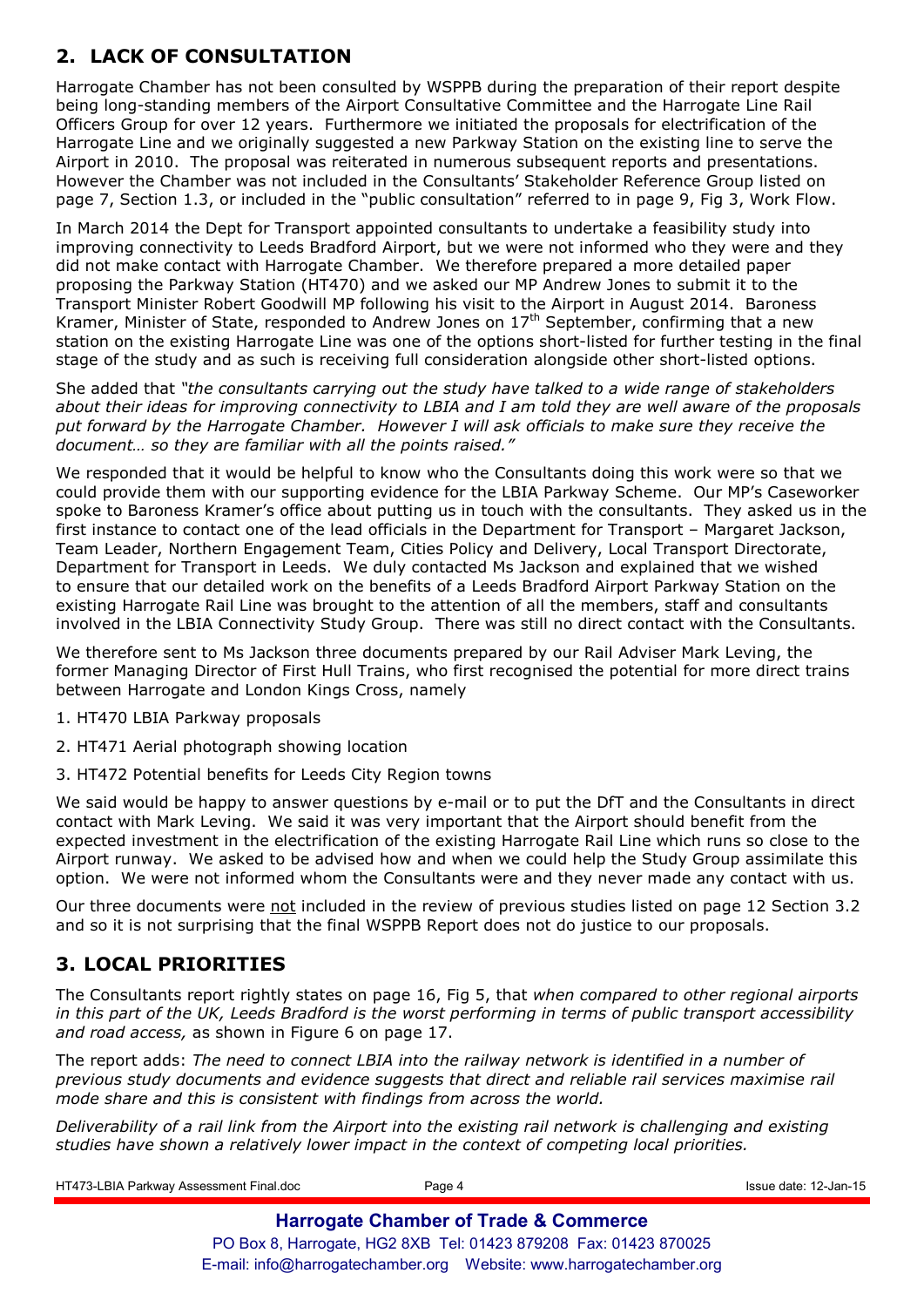### **COMMENTS:**

We believe that these "local priorities" are in part influenced by political and commercial interests. For example we have heard Councillors from Bradford objecting to any proposals for rail investment in North Yorkshire and hence dismissing our scheme for a new Station on the existing line in favour of a new direct line to the Airport, regardless of the tremendous difference in cost and feasibility.

# **4. AIRPORT MANAGEMENT ATTITUDE**

We have had several meetings with members of the LBIA Airport Management and made presentations to the Airport's Consultative Committee and the Airport Transport Forum. We have provided them with all the arguments in favour of this project and quantified the potential journey time savings and extra opportunities to reach the Airport from all over North and West Yorkshire.

Regrettably there has been no support from LBIA Management for the proposed electrification of the Harrogate Line with a new Station to serve the Airport, although the Consultative Committee liked it.

This is despite our repeated proposals and displays of maps and aerial photographs to show how an Airport Parkway Station could be easily built around the southern portal of the Bramhope Tunnel. This could even be made long enough to allow the East Coast London-Harrogate Trains to pick-up and dropoff passengers, as well as the proposed 15 minute frequency local electric trains.

This Parkway Station would serve not only Airport Passengers from North, West and South Yorkshire, but also commuters from Arthington, Bramhope, Cookridge, Pool and Yeadon who currently have no opportunity to "park and rail" into Leeds. Horsforth Station Car Park is hopelessly too small.

### **COMMENTS:**

We suggested that the Airport Management could even operate the whole of the parking arrangements to ensure no loss of airport parking revenue!! They were not interested. We now wonder whether their dependence on car parking revenue is influencing their attitude towards other forms of surface access, especially the proposed new Link Road from the A65 to the Airport which will make it easier for private motorists to reach the Airport and hence fill their rather expensive car parks!

### **5. PROJECTED GROWTH IN HOUSING AND EMPLOYMENT**

Section 4.3 on page 19 refers to the Harrogate Borough Council's adopted Core Strategy 2009 which limits housing growth to 390 houses per year from 2004 to 2023, with no major settlements planned within 10km of LBIA

Likewise Section 4.9 on page 21 reports that the anticipated provision of 45 ha employment land up to 2021 can be achieved through the development of land with existing planning permissions, plus the allocation of new development land concentrated in Ripon and Knaresborough.

### **COMMENTS:**

These limits on housing and employment land allocation have recently been found to be unsound by a Government Planning Inspector, who has rejected the Councils' sites and policies development plan document based on these low figures. The Inspector said that much more housing and employment land should be allocated and Harrogate Borough Council is now undertaking a full review of the plan.

There have been several new proposals for housing developments and business parks around Harrogate and it appears likely that some will be near the Harrogate railway line.

# **6. EXISTING PUBLIC TRANSPORT**

Section 5.1.7 on page 27 the report states correctly *"As is well documented, there is no rail or tram link to the airport.* " However it ought perhaps to have added that there is a well used local rail line only 1 mile from the Airport Terminal building, but this obvious option has been repeatedly ignored.

The report adds *"It has been demonstrated in the evidence base that currently, the interchange facilities at the nearest rail stations provide a poor alternative to the private car.*" In fact the nearest station at Horsforth has only a very small car park which is filled very early each morning. We have previously suggested operating a shuttle bus between Horsforth Station and the Airport. The Airport Management made an enquiry to METRO and then said it would be too expensive to operate such a service, although other operators were willing to offer lower prices.

| HT473-LBIA Parkway Assessment Final.doc | Page 5                                                           | Issue date: 12-Jan-15 |
|-----------------------------------------|------------------------------------------------------------------|-----------------------|
|                                         | <b>Harrogate Chamber of Trade &amp; Commerce</b>                 |                       |
|                                         | PO Box 8, Harrogate, HG2 8XB Tel: 01423 879208 Fax: 01423 870025 |                       |
|                                         |                                                                  |                       |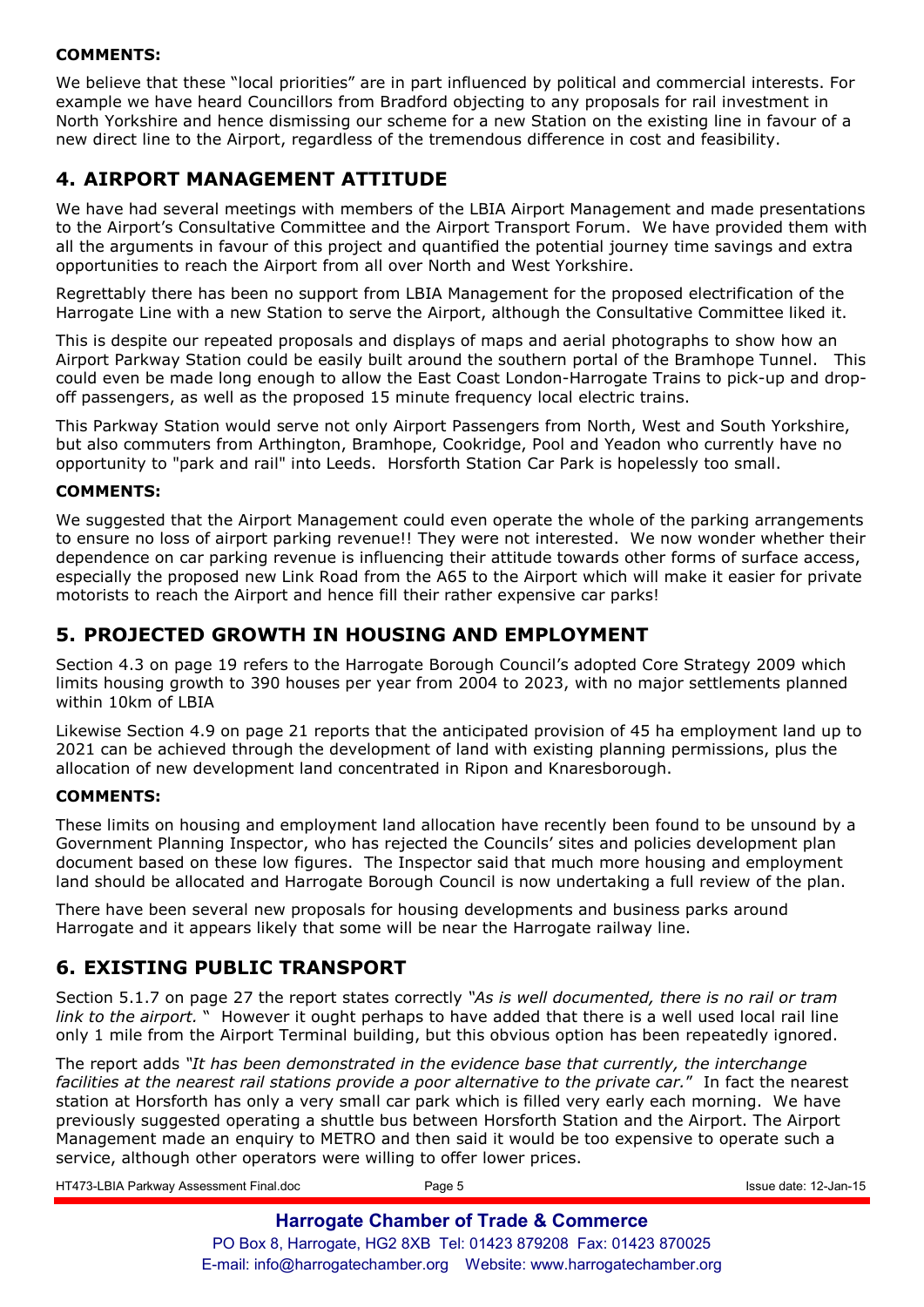The report goes on to state *"Express bus services from Leeds City Centre have recently been improved although Bradford City Centre is not served by a direct express service to the Airport"* – ignoring the fact that there are two regular local bus services between Bradford Centre and the Airport via different routes offering a combined 30 minute frequency. These buses pick up passengers along the route.

Harrogate is connected by bus – although it is only at a 60 minute frequency which is considered too long for air passengers to wait on arrival! The adult fares are currently £5 single or £8 return.

Bus services direct to York ceased operation in 2009 due to lack of demand, but York could be served via the Harrogate Rail line if the suggested shuttle bus to Horsforth was implemented or a new LBIA Parkway Station was constructed as we proposed.

### **COMMENTS:**

The report makes repeated references to the low numbers of passengers using the existing Harrogate bus service and it under-estimates the fare payable between Harrogate and the Airport. Then it uses that flawed passenger data for projecting the potential usage and revenue of a direct rail link. It also ignores the potential demand from passengers along the route from York, Knaresborough and Harrogate to the Airport who would be able to use the proposed LBIA Parkway Station, especially if it operates at the proposed higher frequency – every 15mins from Harrogate and 30mins from York.

# **7. POTENTIAL RAIL SCHEMES**

Table 3 on page 29 lists 10 alternative rail schemes of which the last is described as *"LBIA Parkway Station – a new station on Harrogate Line close to Bramhope Tunnel (between Horsforth & Weeton) – Interchange from Leeds trains required.*" However it does not make any reference to the proximity of the Airport's Long Stay Car Park which already operates a frequent shuttle bus service to the Terminal.

In the longer term it would also be possible to operate an automated people-mover as used at several UK airports. Figure 10 on page 32 does show the proximity of the proposed LBIA Parkway Station to the Airport but no connection is shown. The location would also be very close to the proposed new Link Road, which, if and when it is built, could easily incorporate a road to a new Parkway Station.

### **COMMENT:**

It is regrettable that the series of diagrams of the nine other possible rail links on pages 32-34, Figs 11-21 does not include one to illustrate how easily a LBIA Parkway Station could be connected to the Airport, even though we provided a detailed map and an aerial photograph to make this point clear.

# **8. APPRAISAL FRAMEWORK – Capital Costs**

Table 5 in Section 7.2 on page 36 identifies four key assessment areas, each with several related subcriteria against which each of the identified schemes were assessed under four main headings: Economy & Growth, Environmental; Accessibility & Well Being; Scheme Acceptability & Funding Risks.

We have no dispute with these headings but the final point "Funding Risks" is not equitably addressed in the following sub-headings or in the final report. Hence the very low capital requirement for our proposed LBIA Parkway Station on an existing line is not fairly contrasted with the very high capital cost of the proposed new line from Leeds via Horsforth, Airport and Guiseley to Bradford.

For example in the Appraisal Framework for Rail Schemes Table 25 on page 44, the LBIA Parkway is listed as costing £10m - £50m, whilst the proposed new lines including a new station are mostly listed as greater than £100m as follows – although it does not state how much greater than £100m!

*Scheme J: LBIA Parkway Station - Scheme cost = £10m-£50m (A significant over-estimate?) Scheme N: Rail Option 1: Horsforth to LBIA (interchange) = £50-£100m Scheme T: Rail Option 1a: Leeds to Horsforth to LBIA = £50-£100m Scheme AB: Rail Option 2: Guiseley to LBIA (interchange) = >£100m Scheme I: Rail Option 3: Guiseley to LBIA to Horsforth (interchange) = >£100m Scheme X: Rail Option 4: Leeds to Guiseley to LBIA = >£100m Scheme Y: Rail Option 5: Bradford Foster Square to Guiseley to LBIA = >£100m Scheme W: Rail Option 6: Leeds and Bradford Foster Square to Guiseley to LBIA = >£100m Scheme AH: Rail Option 7: Calverley to LBIA = >£100m* 

HT473-LBIA Parkway Assessment Final.doc **Page 6** Page 6 **Issue date: 12-Jan-15** Issue date: 12-Jan-15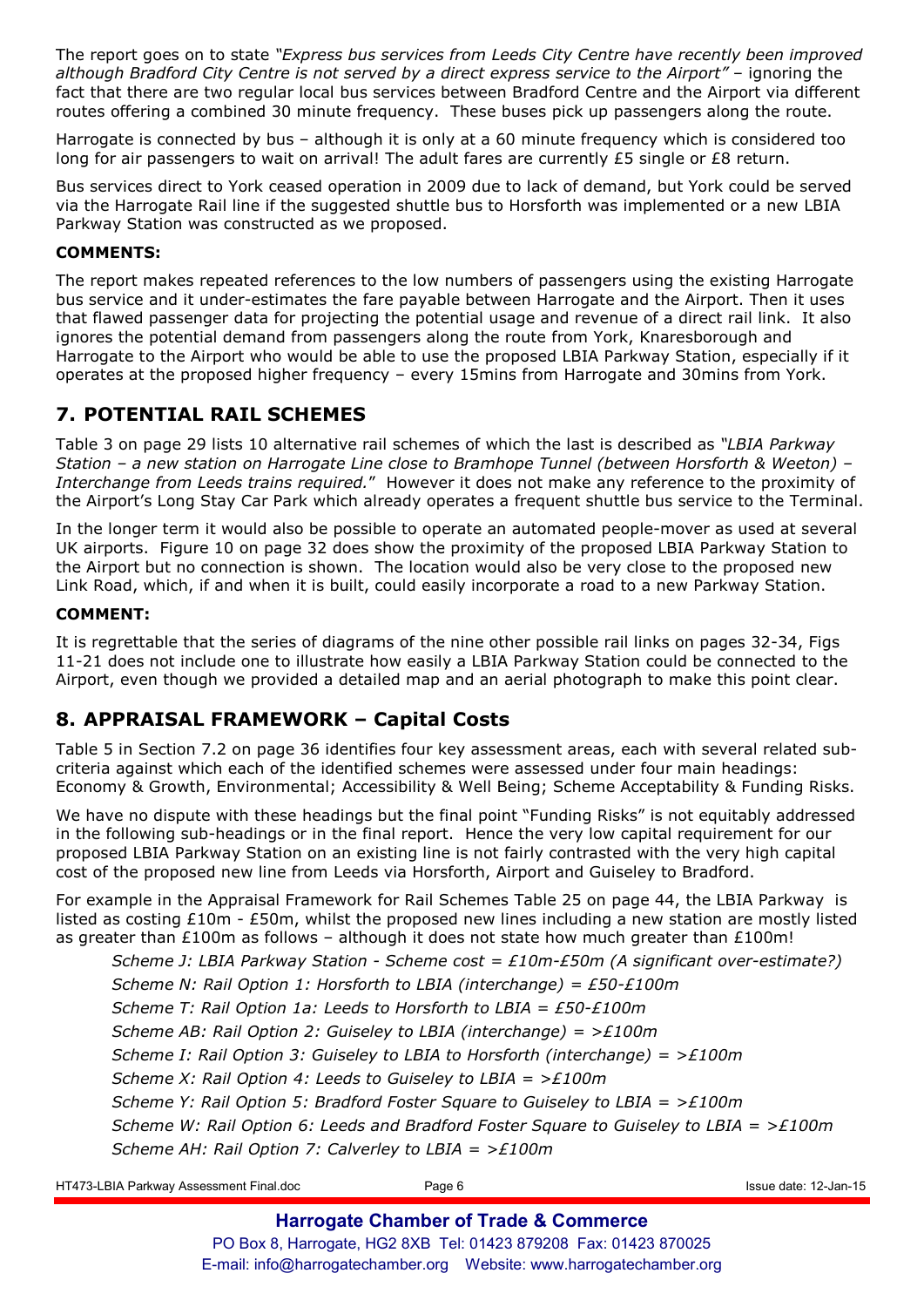### **COMMENTS:**

We would question the basis of these Scheme Costs which we believe seriously under estimate the current cost of new track, signalling and stations. For example, Rail Option 3 listed as costing  $\geq$ £100m is a combination of Options 1 and 2 which are listed as costing  $\geq$  £100m + £50-£100m respectively.

Furthermore the LBIA Parkway Scheme incurs negligible extra operating costs as it uses the existing train services whilst all the other options will incur the full operating cost of extra trains and staff.

Hence we challenge the scheme costs and the allocated scores in this Appraisal Framework.

# **9. APPRAISAL FRAMEWORK – Rail Scheme Scoring**

Figure 26 on page 45 summarises the allocated scores for each of the twelve rail options, with the LBIA Parkway Station Scheme being ranked equal first scoring 36 points the same as Rail Option 3, Guiseley to LBIA to Horsforth. We believe that again the LBIA Parkway Station option has been under-valued on the following factors for the reasons stated:

**A) Connecting People to LBIA (Providing greater coverage of population**). Why is the Parkway Scheme only allocated 5 points when it connects not only Leeds, Burley Park, Headingley and Horsforth but also Harrogate, Knaresborough, York and intermediate Stations plus many connections at York? Option 1a, the proposed direct service between Leeds and LBIA is allocated 10 points when it will only service Leeds, Burley Park, Headingley and Horsforth.

**G) Impact on areas of Environmental Significance.** Why is the LBIA Parkway Scheme allocated a score minus one when it should have no impact on the local environment because the line and the train service already exist? The proposed new line from Horsforth to LBIA would have a significant effect – and yet it has the same score. The Parkway Scheme should be neutral with a score zero.

**I) Active Travel.** Why is the LBIA Parkway Scheme allocated zero for neutral when the proposed new services to Horsforth are allocated plus 1 for moderate improvement in pedestrian/cycle facilities?

**K) Road Safety.** Likewise, why is the LBIA Parkway Scheme allocated a score of 1 when the proposed new line from Horsforth to LBIA is allocated 2 – and yet it would have very similar usage?

If all of the above elements were revised to the suggested higher scores then the LBIA Parkway Station score would rise from the current 36 to a total of 44, making it by far the best scoring rail scheme – without taking account of the relative capital or operating costs.

Subsequently Section 8.2 on page 48 states that through discussions with stakeholders, and following the outline appraisal of the schemes, a number of short / medium-term measures have come forward from the sifting process as detailed above.

Section 8.2.2 on page 49 stated that two short/medium-term Rail/Light Rail schemes had been prioritised for further assessment as follows.

*For the short / medium term rail schemes, LBIA Parkway Station scores the highest number of points in the Appraisal Framework (with 36 points). It is a significant infrastructure scheme on its own and is therefore identified for further appraisal as an isolated scheme.* 

*Placed next in the for the short / medium term rail schemes is Rail Option 1 – Horsforth to LBIA (with 35 points).As there is no clear difference in the score (just 1 point) between Parkway Station, this scheme has also been prioritised for further appraisal as an isolated scheme.* 

*No other rail schemes were identified in the long list falling into the short / medium term category.* 

Section 8.3.2 on page 53 stated that just one longer-term Rail/Light Rail scheme had been prioritised for further assessment, namely *Rail Option 3 – Guiseley-LBIA-Horsforth (Interchange) (36 points)*.

*This scheme scores 36 in the Appraisal Framework with a marked difference between the next highest scoring long term rail scheme (scoring 31 or less). Therefore no other long term rail schemes were prioritised for further appraisal*.

### **COMMENTS:**

For the short / medium term rail schemes, LBIA Parkway Station scores the highest number of points in the Appraisal Framework (with 36 points). If all of the above elements were revised to the higher scores suggested above then the LBIA Parkway Station score would rise from the current 36 to a total

HT473-LBIA Parkway Assessment Final.doc Page 7 Issue date: 12-Jan-15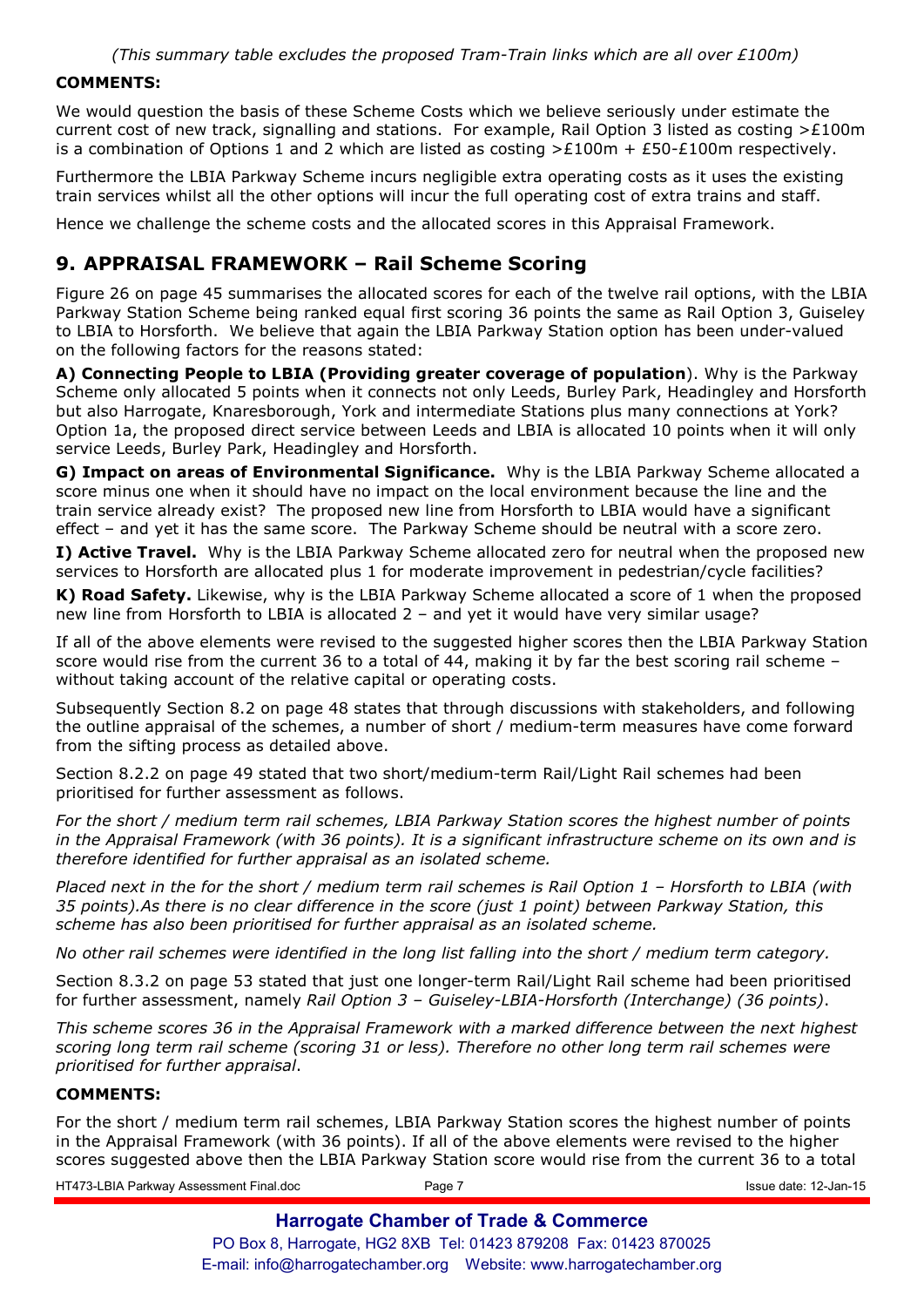of 44, making it by far the best scoring rail scheme – without taking account of the relative capital or operating costs, which are much lower than all the other rail schemes considered.

The report then states on page 49 that it is a significant infrastructure scheme on its own and is therefore identified for further appraisal as an isolated scheme. The precise details of this "further appraisal" are not published in the report – only the outcome as follows. May we ask why not?

### **10. OPTION ASSESSMENT - RAIL**

Section 9 on page 53 lists the best performing Schemes that were then short-listed for further appraisal, taking into account a multi criteria approach.

### **Table 9 - Short/Medium Term**

- *Heavy Rail Horsforth to LBIA interchange at Horsforth (New branch from Leeds to Harrogate rail line, extending out from Horsforth to LBIA. Interchange currently required at Horsforth. The branch could be operated as light or heavy rail.)*
- • *LBIA Parkway Station (Harrogate Line) New station on Harrogate Line close to Bramhope Tunnel (between Horsforth & Weeton). Would require linking to airport via shuttle bus.*

### **Table 10 - Long Term**

• *Heavy Rail - Guiseley-LBIA-Horsforth - new rail line providing a connection between the Bradford - Ilkley line at Guiseley and the Leeds – Harrogate – York line at Horsforth with an intermediate stop at LBIA (interchange currently required at Guiseley and Horsforth).* 

The report notes that *the rail schemes are both being tested as a separate service because of identified constraints on the existing main lines to Leeds and Bradford, linked to track capacity at Shipley and Armley Junction, and platform capacity at Leeds Station, meaning that through services could not currently be accommodated. Infrastructure would be in place to link with mainline for servicing, etc. but the link trains between Guiseley & Horsforth would operate separately as a shuttle service.*

### **Track paths**

This is a very important issue because of the need to secure paths for any proposed new train services that allow for all the existing commitments on the line. Hence direct services between Leeds City Station and the Airport could not be operated unless someone funds and builds extra track and platform capacity, in addition to the cost of the airport line itself.

The report correctly points out in Section 10 on page 63 that *discussions with Network Rail, and previous work by WSP on the Leeds – Harrogate – York Rail Line have identified existing constraints which would prevent additional through services operating at present, including single track sections on the Harrogate Line, junction and line capacity on the approach between Armley Junction and Leeds Station, platform capacity at Leeds Station (particularly for terminating services), and track capacity at Shipley Junction. Some, if not all of these constraints, would need to be resolved before additional and/or through services could operate, and the cost of any solutions has not been considered as part of this study.*

### **COMMENTS:**

This limitation on paths is a key reason why the proposed LBIA Parkway Station on the existing Harrogate line is a far better option than a new line, as it would allow a 15 min all day frequency with no increase in peak path requirements.

There is also the prospect that the recently announced new Virgin-Stagecoach East Coast franchise will operate seven trains a day each way between London and Harrogate via Leeds which will consume further track capacity. A bonus is that they could also stop at the proposed LBIA Parkway Station every two hours in each direction, if the new platform is built with a suitable length for IEP trains.

Therefore we cannot understand why the Consultants dismiss the LBIA Parkway proposal out of hand and favour a new heavy line from Leeds via Horsforth to the Airport and on to Guiseley and Bradford when they have stated that such services could not be operated on the existing tracks!!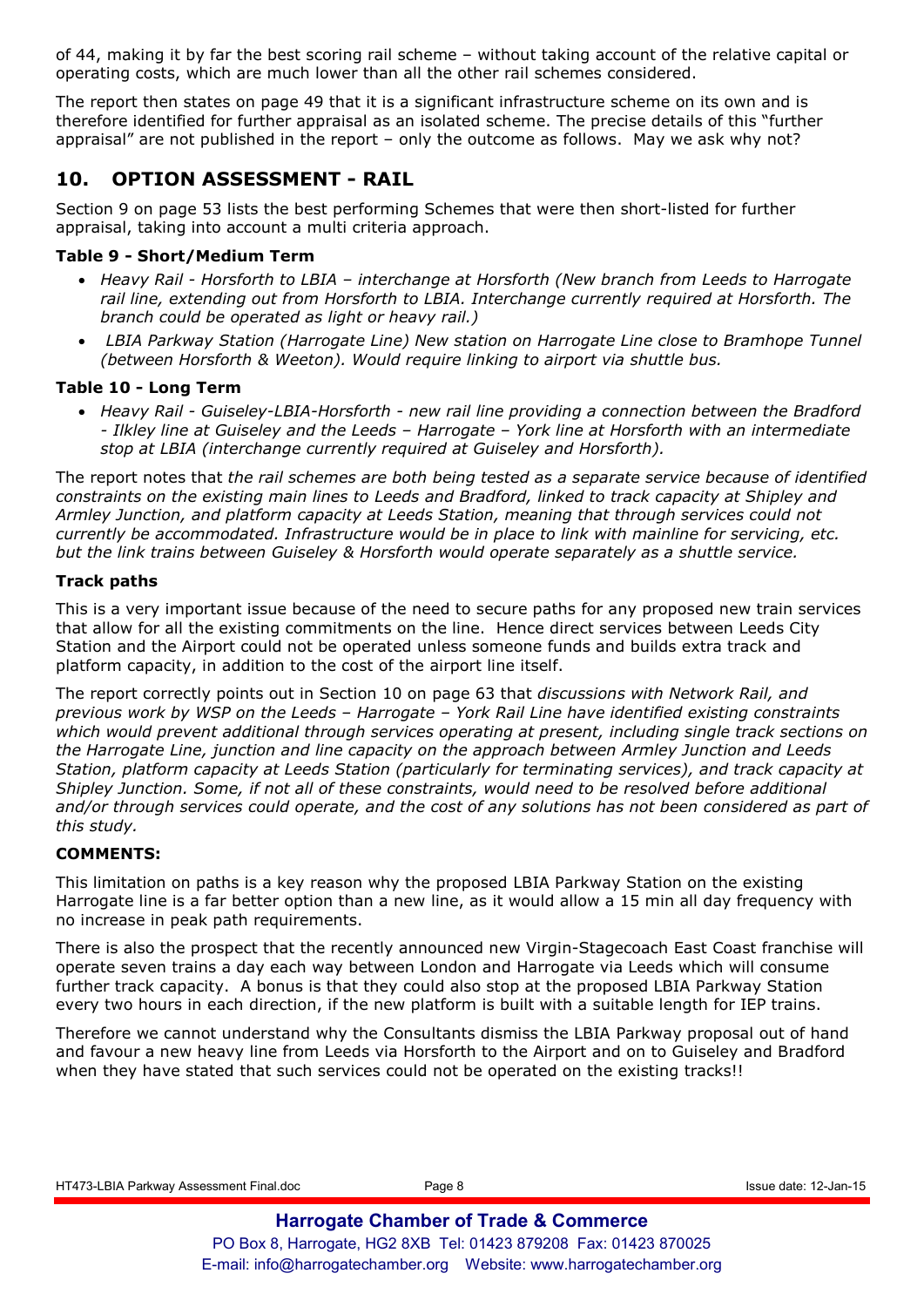# **11. MODELLING ASSUMPTIONS**

Section 10.3 on page 63 states that for the LBIA Parkway Station, the core test assumes a new station on the Harrogate line close to Bramhope Tunnel (between Horsforth and Weeton) with a shuttle bus service linking to the airport. This is currently assumed to be an extension of the existing car park shuttle bus. A 5 minute interchange time has been assumed. Sensitivity tests with 10 minute interchange and in-vehicle time factors have also been carried out.

In Table 13 on page 66, the modelling assumptions for demand are based on the 2014 Bus Patronage Data for Leeds Centre to LBIA and for Harrogate Centre to LBIA. However this is misleading because the current numbers of passengers on the Harrogate to Airport 747 bus service are very low. We know that this is because many Harrogate air passengers will not wait for an hourly service either on departure or on return, preferring to take a taxi or drive their own car and park at the Airport. It is well known that a higher frequency service will attract more passengers on such a service.

Table 13 also gives these assumptions for planned service frequency compared with the current base:

- Leeds Centre to LBIA Base: 20 mins. Scheme: 30 mins.
- Harrogate Centre to LBIA Base: 60 mins. Scheme: 30 mins.

However these figures make no allowance for the planned 15 minute frequency service between Leeds City Station and the new LBIA Parkway Station following the expected electrification of the line.

Also in Table 13 it assumes an opening year of 2021, when it should be possible to open in 2019 if the electrification of the Harrogate Line is completed as expected following the Trans-Pennine Line.

In Table 14 on page 67, the estimated capital and operating costs the short-listed rail options are compared as follows:

| <b>Scheme details</b>                                                   | <b>Capital Costs</b> | <b>Operating/Maintenance Costs</b> |
|-------------------------------------------------------------------------|----------------------|------------------------------------|
| LBIA Parkway Station<br>(Harrogate Line)                                | £7,784,000           | £161,000 per year                  |
| Short Term - Heavy Rail<br>Horsforth LBIA<br>(Interchange at Horsforth) | £70,230,000          | £590,000 per year                  |
| Long Term - Heavy Rail<br>Guiseley - LBIA - Horsforth                   | £168,220,000         | £1,360,000 per year                |

*Note: The LBIA Parkway Station Costs based on consultants estimates using costs for a similar size station. Validated against current WYCA estimates. Provision of station only (no additional services) with associated infrastructure (parking and access). Includes 44% OB.* 

*The two heavy rail options Costs based on AECOM review of proposed scheme to LBIA. Light rail costs scaled for heavy rail estimates. Assuming electrified track and airport station with 30 minute service headway. Includes 66% OB*.

### **COMMENTS:**

These estimates show that a new LBIA Parkway Station would only cost about 11% of the cost of a new rail link between Horsforth and the Airport with only 27% of the operating and maintenance costs.

The proposed heavy rail link Guiseley – LBIA – Horsforth is estimated to cost more than 21 times the cost of a Parkway Station, whilst the operating costs would be more than 8 times greater.

These figures substantiate our view that building the proposed LBIA Parkway Station on the existing line is the most cost-effective way to provide a rail link to the Airport. Furthermore it will provide a higher frequency service every 15 minutes between Leeds and Harrogate when the line is electrified.

We would challenge the estimated operating costs for the LBIA Parkway Station as it will use existing trains and staff, unlike the suggested direct rail links to the Airport which need extra trains and staff.

| HT473-LBIA Parkway Assessment Final.doc | Page 9 |  |
|-----------------------------------------|--------|--|
|                                         |        |  |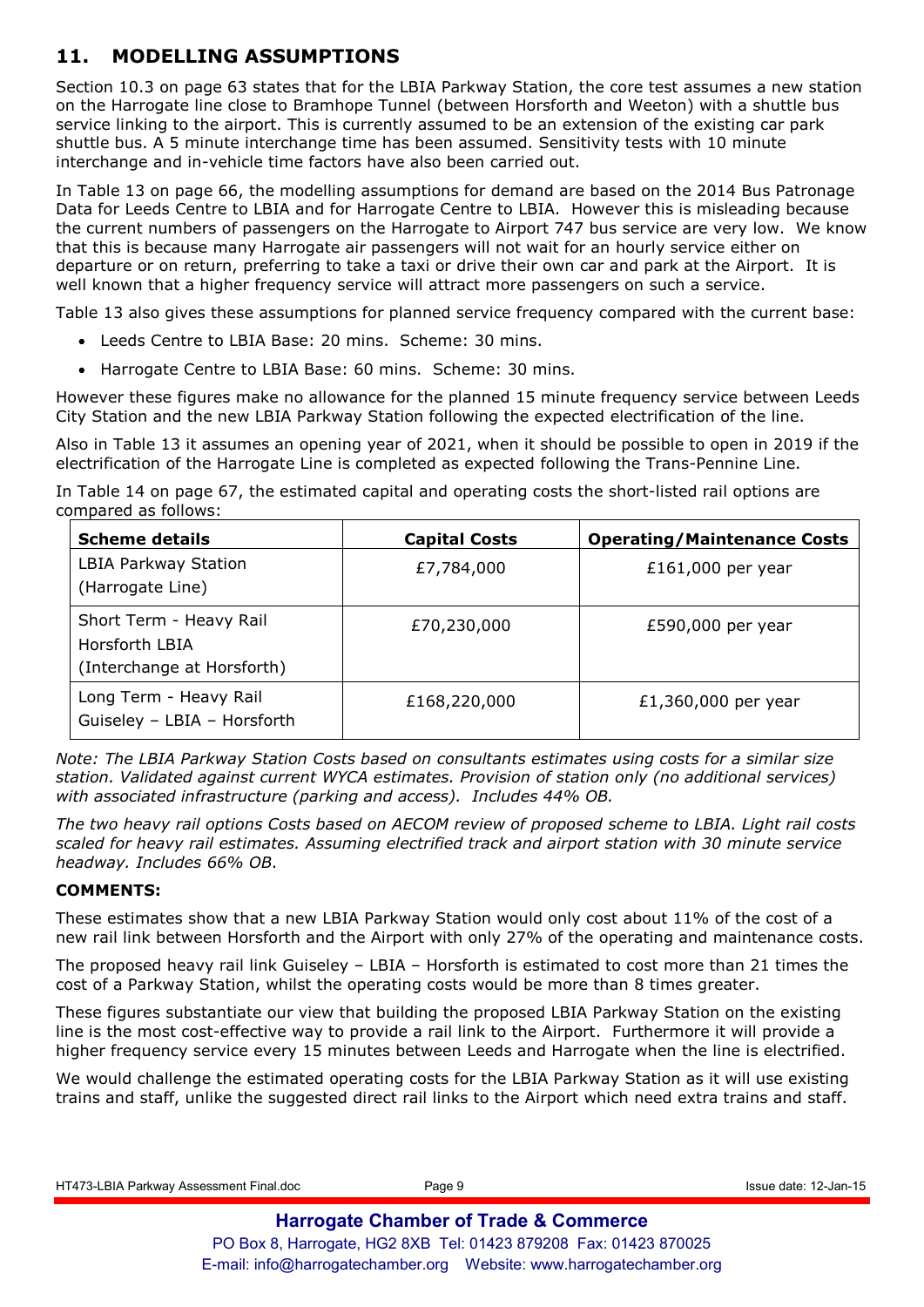# **12. APPRAISAL RESULTS**

Tables 19, 20 & 21 on pages 73-75 tabulate the appraisal results in terms of the core and sensitivity tests for each of the three short-listed rail options. For each option the comments are the same namely the core test implies poor value for money and revenues do not exceed costs. However these comments are based on the current passenger numbers on the existing once an hour Harrogate-Airport bus service taken in the first half of the year, which we submit bear no relation to the potential demand if a 15 minute electrified service was operating to LBIA Parkway Station as we proposed.

The same comments apply to the modelled generalised cost component parts for each of the core schemes shown in Figures 37 to 43 on pages 78 to 83.

At the end of Section 10.5, the report comments: *In practice, as the Harrogate rail connection is unlikely to be delivered initially through direct connectivity, a further sensitivity test has been undertaken with a five minute interchange. Because of the relative demand from Harrogate, the impact was not significant, and did not change the overall BCR for the scheme. More detailed assessment of the potential costs of providing any direct service from Harrogate would be required, as this has not yet been assessed by any of the scheme promoters, or included in the economic appraisal.*

This adverse comment appears to overlook the fact that the LBIA Parkway Scheme would provide the desired connectivity to Harrogate – with an easy transfer to and from the Terminal Building using the existing long-stay car park shuttle buses – just the same as air passengers who drive and park.

In Section 10.8 on page 87, the summary of the public transport appraisal for rail options is as follows:

*The Heavy Rail – Horsforth to LBIA (short / medium term) generates the highest indicative BCR (0.3).* 

*The Heavy Rail – Guiseley – LBIA - Horsforth (long term) generates an indicative BCR of similar scale, but marginally lower (0.2).* 

*The Parkway Station indicative BCR performs worst (0.0), due to the higher proportion of wait time and interchange penalty*.

*In the Sensitivity Test, assuming a 10 minute interchange penalty significantly reduces the benefits; and including an in-vehicle time factor significantly increase the benefits, approximately doubling the benefits for the Heavy Rail – Horsforth to LBIA (short / medium term) and Heavy Rail – Horsforth to LBIA (long term) but both still imply poor VfM.* 

In the summary conclusions on page 88, the report states "D*emand and fares were not tested, however the following conclusions have been drawn based on the benchmarking exercise undertaken:* 

*Q Demand – The demand used for the study represented passengers boarding over the period December 2013 to June 2014 (data supplied by the current operator, Yorkshire Tiger). Demand representing a smaller sample was later provided by WYCA as a means of benchmarking. The outcome was that the study demand might be under-represented to a certain extent, highlighting a degree of uncertainty in the modelling, but also bearing in mind the scope of data captured in the two data sets.* 

*Further to this, one of the model limitations is that it captures the demand impacts only between the locations modelled (i.e. between the locations of Leeds, Bradford, Harrogate, and the LBIA) and not intermediate trips. The impacts on passengers not accessing LBIA, but still using the schemes are not captured, and this has a potential to improve the economic performance and BCR.* 

### **COMMENTS:**

These conclusions are all based on the current 60 minute frequency of the Harrogate to Airport bus service No 747 and the 30 minute train frequency on the Harrogate Line which would be much improved with the planned 15 minute frequency after electrification. It is well known in rail forecasting that increasing frequency increases passenger numbers significantly, when waiting time is shorter.

The Report also adds that all rail revenues are less than costs. However for the LBIA Parkway we submit that this appraisal has again under-estimated the potential usage and over-estimated the costs.

This confirms our view that the modelling should not be relied upon to assess the three rail schemes. The LBIA Parkway Station option would attract air passengers from all the stations on the line whilst the additional operating costs would be much lower than forecast by the Consultants.

HT473-LBIA Parkway Assessment Final.doc Page 10 Issue date: 12-Jan-15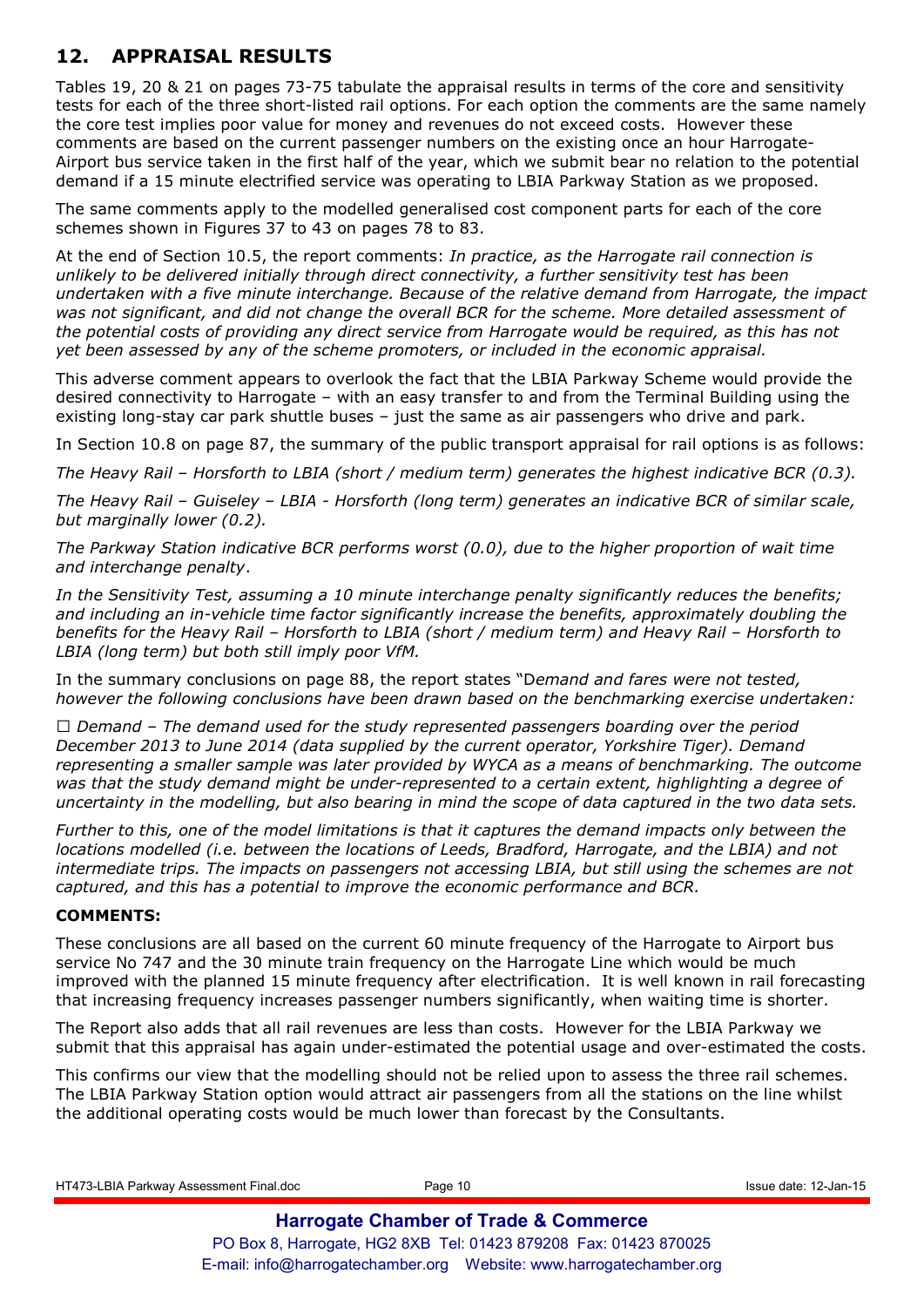# **13. STUDY CONCLUSIONS BY WSPPB**

From the modelling and appraisal undertaken across the range of short-listed public transport and highway schemes, the following conclusions for rail have been drawn in Section 12.1 on page 129:

*The core assumption tests imply low and poor value for money (VfM) for the rail options, with the Guiseley – LBIA – Horsforth option being the best performing. Whilst it produces a marginally lower BCR than other rail options because of the high capital cost, it provides far greater connectivity and accessibility benefits so provides a better overall Value for Money outcome and impact on objectives.* 

The sensitivity tests results are summarised as follows:

*Q The assessment of options involving interchange (i.e. the parkway station and a self-contained rail shuttle involving interchange at Horsforth and/or Guiseley) do not give a positive economic assessment and are not recommended to be progressed;* 

*Q Options with a through service give a positive but poor economic assessment indicating such schemes perform better than those requiring interchange but offer poor value for money;* 

*Q Through services could only be delivered if existing network constraints around Shipley and Leeds were addressed and the line to Harrogate electrified (because of time and traction limitations) – the assessment assumes that these are provided as future network upgrades and are not included in the core scheme cost;* 

*Q Including an in-vehicle time factor to reflect a preference for rail over bus travel significantly increases the benefit of rail options but not to a level where high value for money is likely;* 

*Q Rail patronage is difficult to estimate where there is no existing demand, and as the approach taken does not factor in demand between intermediate stations, or from intermediate stations to/from the airport, the total demand may currently be understated; and* 

*Q For the rail options to offer high value for money, patronage would need to be around 5 times that currently being forecast in the study. The current forecast for the through rail scheme between Leeds and Bradford (Guiseley to Horsforth link) is for around 121,000 passengers at opening year, which equates to around half the current public transport demand to and from the airport.* 

*Q The forecast operating and maintenance cost for the Core Scheme is approx. £1.360m per annum. This would therefore require 593,886 passengers per annum at the assumed average fare (this equates to a 10% mode split by rail at an overall 6m airport passengers – the 2030 Forecast figure) to cover operating costs. This is clearly a significant challenge and would be impacted upon if airport patronage did not increase at the predicted level.* 

In Section 12.2 an initial Option Assessment Framework summarising the scheme impacts and benefits is included in tables 34, 35 & 36 on pages 134-139 for each of the three short-listed rail options. This was intended to demonstrate the logic underpinning the reason for selecting schemes taken forward for further assessment and capturing impacts in addition to the assessment of BCR. The report states that: *Conclusions are based on a combination of the economic performance of the scheme, but also an assessment of delivery against the project objectives and other non-monetised impacts, with particular reference to improving airport connectivity and contributing towards growth at the airport* 

### **COMMENT**

We submit that in view of the admitted weaknesses in the modelling and the flawed data source for Harrogate passengers, there is no justification for dismissing the LBIA Parkway Scheme at this late stage simply because the so-called "interchange" is not popular. It would in fact be no different to the passengers parking their car and then waiting for the Airport Shuttle Bus to take them to the Terminal.

The very high capital and operating cost of the suggested heavy rail links should have redirected the study towards further consideration of the very much lower cost LBIA Parkway Station Scheme, which would use the existing long-stay car park shuttle buses already running within half a mile of the proposed station location. A similar rail + shuttle bus scheme is already in operation at other UK Airports such as Bristol, Cardiff, East Midlands, Edinburgh Glasgow, Liverpool and Luton

In the longer term if demand increases sufficiently to justify the investment, an automated rail-based shuttle service could be built between the LBIA Parkway Station and the Terminal Building, similar to the air-link shuttle at Birmingham Airport, the North-South Terminal shuttle at Gatwick Airport and the Heathrow Terminal 5 concourse shuttle.

| HT473-LBIA Parkway Assessment Final.doc | Page 11                                                          | Issue date: 12-Jan-15 |
|-----------------------------------------|------------------------------------------------------------------|-----------------------|
|                                         | <b>Harrogate Chamber of Trade &amp; Commerce</b>                 |                       |
|                                         | PO Box 8, Harrogate, HG2 8XB Tel: 01423 879208 Fax: 01423 870025 |                       |
|                                         |                                                                  |                       |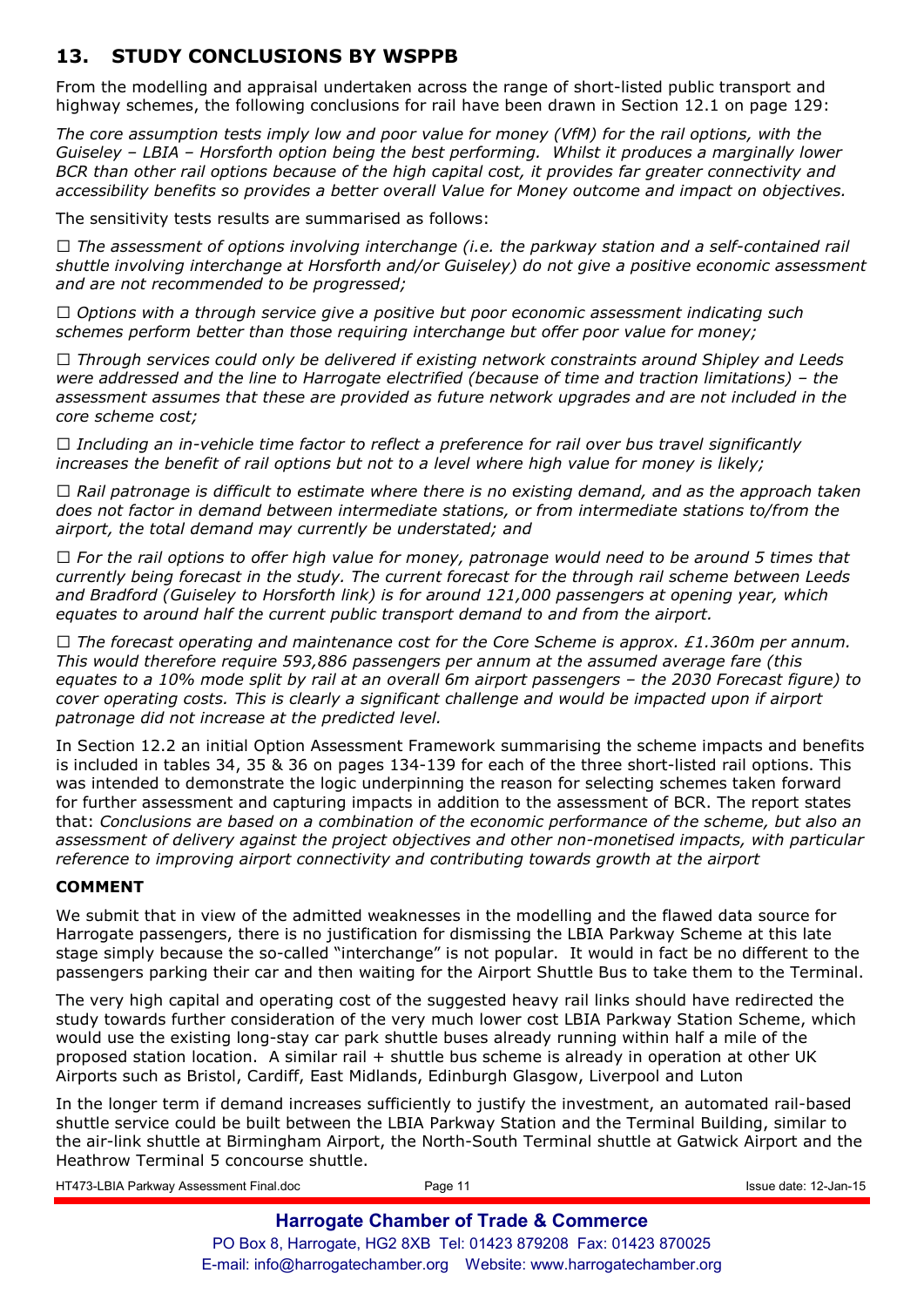# **14. OPTION ASSESSMENT FRAMEWORK**

In Section 12.2 on page 131, the report includes "*an initial Option Assessment Framework summarising the scheme impacts and benefits is included in the following tables for each appraised option. This is intended to demonstrate the logic underpinning the reason for selecting schemes taken forward for further assessment and capturing impacts in addition to the assessment of BCR*."

It states *"Conclusions are based on a combination of the economic performance of the scheme, but also an assessment of delivery against the project objectives and other non-monetised impacts, with particular reference to improving airport connectivity and contributing towards growth at the airport*."

There are several inconsistencies between the three tables 34, 35 and 36 summarising the Consultants' assessment of the three short-listed rail schemes. We have only highlighted those which adversely affect the conclusions on the proposed LBIA Parkway Station (Table 35 page 136).

### *14.1 Assessment Factor: Strategic Fit*

Tables 34, 35 & 36 on pages 134, 136 & 138 all include the following three paragraphs on strategic fit: *The LBIA Surface Access Strategy (SAS) document outlines the issues and proposals to improve connectivity to LBIA from Leeds, Bradford, Harrogate and York.* 

*The SAS accepts that improvements in access are required and highlights the provision of a new direct road link from the A65 and a new fixed rail link, currently being investigated as part of a review of the Harrogate line, as examples of schemes that would better support growth and improve connectivity.* 

*The introduction of rail connectivity to the airport currently exists as a potential scheme in the West Yorkshire (Plus) Transport Fund. The transformational schemes that have been identified for further development and investment at a City region level include rail or tram train connections between Leeds and Bradford to Leeds Bradford International Airport.* 

Table 35 on page 136 on the LBIA Parkway Station scheme also includes the following very significant paragraph – see the sentence underlined:-

*The provision of a station on the existing rail line between Leeds, Harrogate and York, which is the closest current rail line to the airport, is seen as a potential short term delivery option to deliver rail access to the airport. Reference should be made however to longer term aspirations to deliver direct rail access which this scheme could have a direct impact on, as it may take some of the demand, and therefore benefit, from any future scheme.* 

### **COMMENT:**

Why should a very expensive long term aspiration for a direct rail link to the Airport stop a low cost short-term solution to deliver rail access to the Airport using an existing line near the Airport?

### *14.2 Assessment Factors: Local Environment & Delivery*

*Table 34 pages 134-135 Rail Link between Horsforth and LBIA – through services assumed: Local Environment: This scheme would require significant infrastructure and civil engineering works*  to construct the link between Horsforth and the airport. As the airport is situated in an elevated *position from the main railway, even if taking gradients into consideration, it is expected that earthworks to create a cutting would be required at the Horsforth end. As the area is predominantly greenfield land, this would have a detrimental impact.*

*Delivery: There is a degree of concern locally over the potential environmental and quality of life impacts the rail link could have, which will need to be mitigated against during the design and consultation process. There could be significant local resident opposition to the rail scheme, particularly amongst those directly affected, and there are significant engineering constraints that need to be overcome due to the topography of the area.* 

### *Table 35 page 136-137 Parkway Station on the Leeds – Harrogate – York Rail Line:*

*Local Environment: This scheme will require additional land take to provide the station and thus have a slight adverse impact on the local environment. There will be an additional requirement for land to provide supporting infrastructure, including the car park and highway access.* 

*The station would be located in a rural environment and would therefore need to be sympathetically designed. It is understood there may be restrictions on some of the rail infrastructure due to listed status of the cutting retaining wall designs on the approach to the Bramhope Tunnel southern entrance.* 

HT473-LBIA Parkway Assessment Final.doc Page 12 Issue date: 12-Jan-15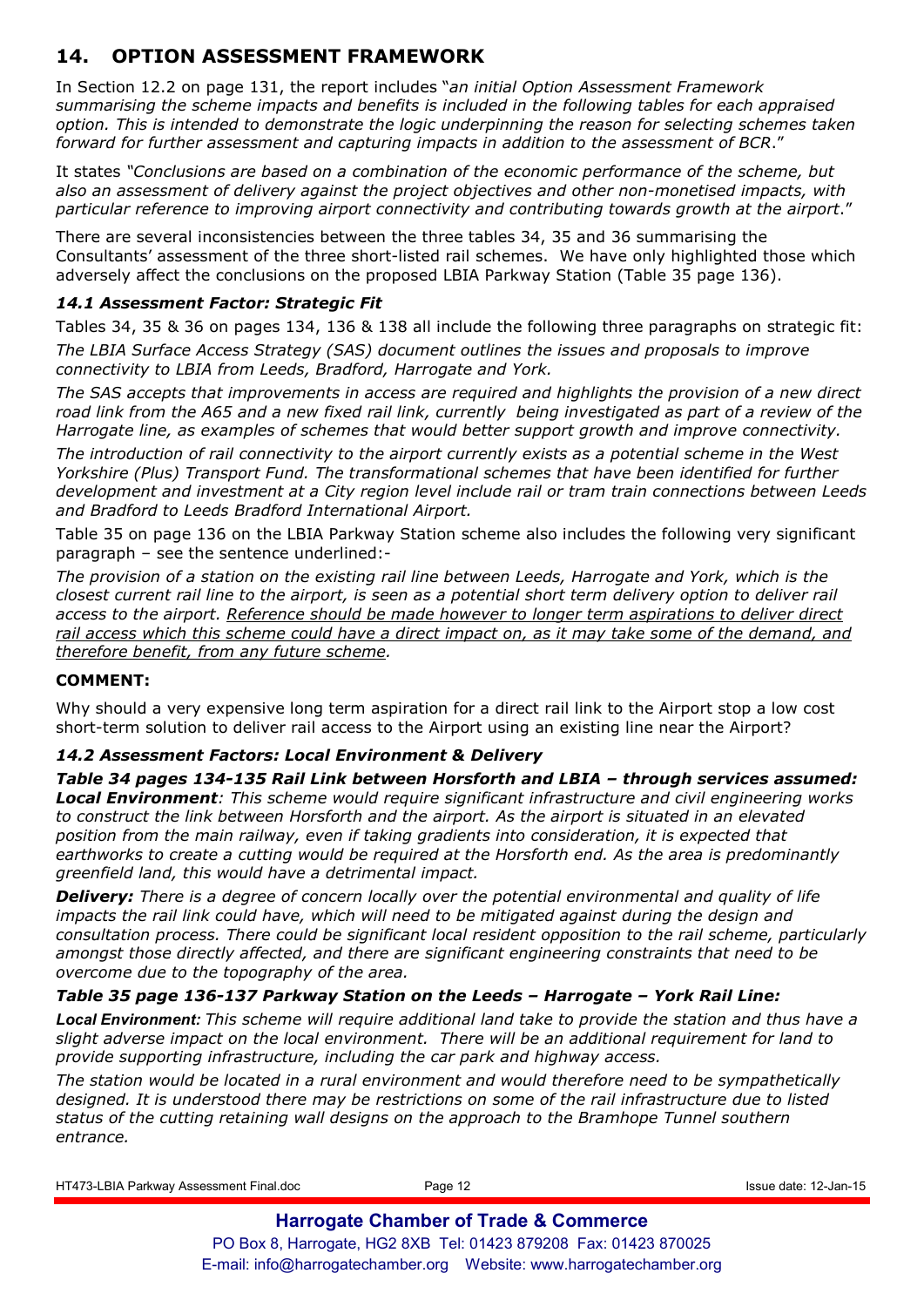*Delivery: There are a number of significant constraints that would need to be addressed, as the station location is in a deep cutting on the approach to a tunnel. It is understood the cutting wall abutments are listed structures and may preclude major construction. This would need further investigation, along with practical access to the station, and a suitable route between the airport and station, as this is not currently public highway.* 

*Table 36 pages 138-139 Rail Link from Guiseley via LBIA to Horsforth – through services:* 

*Local Environment: This scheme would require significant infrastructure and civil engineering works to construct the link between Horsforth and the airport, and between Guiseley and the airport. As the airport is situated in an elevated position from the main railway, even if taking gradients into consideration, it is expected that earthworks to create a cutting would be required at the Horsforth end with significant, if not greater, constraints in constructing the link towards Guiseley because of housing and commercial property. As the area surrounding any development is predominantly greenfield land, this would have a detrimental impact.* 

*Delivery: There is a degree of concern locally over the potential environmental and quality of life impacts the rail link could have, which will need to be mitigated against during the design and consultation process. There could be significant local resident opposition to the road scheme, particularly amongst those directly affected, and there are significant engineering constraints that need to be overcome.* 

#### **COMMENT:**

Clearly the proposed new rail links would face major environmental concerns and delivery problems, whereas the proposed LBIA Parkway Station would only require construction of a simple twin platform station in a greenfield environment – admittedly in a cutting. However the preferred location is currently a nearly derelict farm with a hard vehicle road from the adjacent Scotland Lane which leads direct to the nearby Airport Long Stay Car Park

### *14.3 Assessment Factors: Distribution & Carbon Emissions*

*Table 34 pages 134-135 Rail Link between Horsforth and LBIA – through services assumed. Distribution: This rail link is forecast to be used by airline customers, airport employees. It also has the potential to provide inbound (to Leeds only) Park and Ride facilities. As a result of this the distribution of impacts is wide, in line with the dispersed Origins and Destinations of these users. Distributional analysis has been completed as part of the model interrogation, but this has not been converted into a full GIS based demographic or spatial assessment.* 

*Carbon emissions: This scheme will provide a viable option to the private car and has the potential to reduce the number of vehicles travelling from Bradford and Leeds to LBIA by promoting modal shift, and accommodating future growth in a sustainable way. The scheme also has the potential to facilitate inbound (to Leeds or Bradford) Park and Ride to take further car trips off the highway network. This will result in a direct reduction in carbon emissions.* 

### *Table 35 page 136-137 Parkway Station on the Leeds – Harrogate – York Rail Line:*

*Distribution: The Parkway Station is really only likely to be attractive to airport users, as most employees from a local catchment are likely to find the existing bus services more convenient. As such, the benefits are restricted to this group and benefits will be spread over a wide area, but only at a very low level.*

*Carbon emissions: This scheme will provide a viable option to the private car for some airport users and thus reduce the number of vehicles travelling to LBIA. This will result in a direct reduction in carbon emissions.* 

### **COMMENT:**

Clearly these statements are inconsistent as the proposed LBIA Parkway Station will be far more effective than a direct Horsforth-Airport Link as it will operate at a higher frequency and also serve Harrogate, Knaresborough and York, as well as Leeds. Furthermore many other towns in Yorkshire could be served through frequent rail connections in Leeds and York. Hence it could be used by many more airline customers and airport employees than a rail link that only has a connection to Leeds.

The report also highlights the potential of the proposed new rail link to promote park and ride into Leeds and yet it dismisses the benefits of park and ride at the proposed LBIA Parkway Station, when this is a fundamental part of our proposal, fully detailed in our supporting papers. The whole point of proposing a Parkway style station is to provide extensive car parking that can be used by residents of Arthington, Bramhope, Cookridge, Pool and Yeadon who work or shop in Leeds city centre.

HT473-LBIA Parkway Assessment Final.doc Page 13 Issue date: 12-Jan-15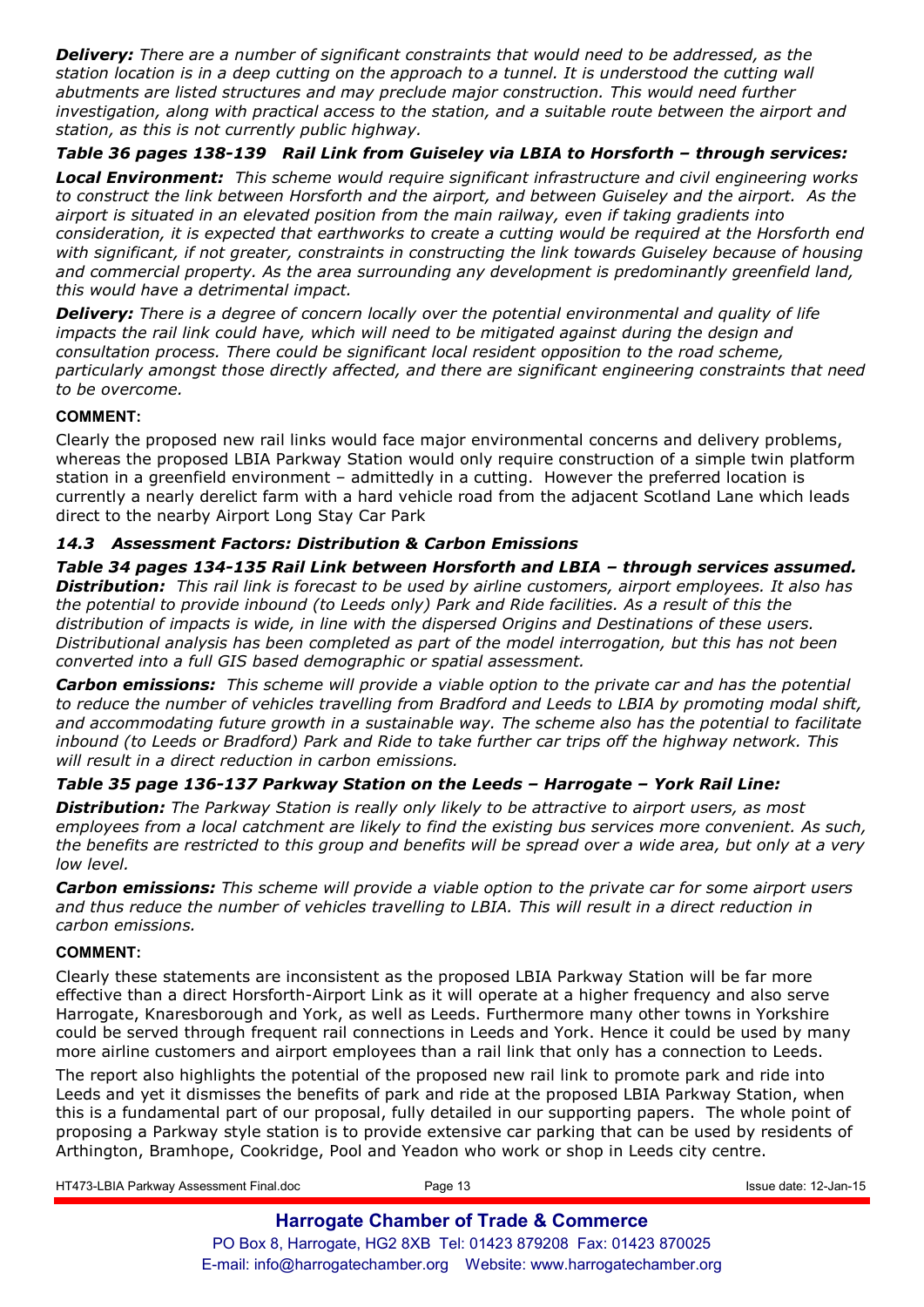The same argument applies to the proposed Rail Link from Guiseley via LBIA to Horsforth detailed in Table 36 pages 138-139.

# *14.4 Assessment Factors: Reliability and Connectivity impact on Business users*

### *Table 34 pages 134-135 Rail Link between Horsforth and LBIA*

*Reliability and Connectivity This scheme delivers significant improvements in connectivity from the main centres and intermediate stations. This will be complemented by improved wider connectivity by interchange at Leeds. The provision of through rail services at Horsforth would clearly provide far greater connectivity improvements, and there would be the potential to operate services to onwards destinations through Leeds.* 

*Table 35 pages 136-137 Parkway Station on the Leeds – Harrogate – York Rail Line: Reliability and Connectivity: The station would mainly benefit airport users due to its remote location (i.e. not close to existing housing, etc.) and does not really have a dual function.* 

**COMMENT:** This statement is simply not valid as the proposed LBIA Parkway Station would be very popular as a commuter route from North Leeds into the City Centre – and also to Harrogate, Knaresborough and Yor*k.* 

The proposed higher frequency service on the existing Harrogate Line would also provide a faster route to the Airport for residents across North and West Yorkshire, as detailed in our paper on Potential benefits for Leeds City Region towns (Ref: HT472)

# **15. RECOMMENDATIONS BY WSPPB**

In Section 12.3 on page 144, the report states: *There are a number of potential options that emerge from this study. Considering the overarching strategic objective of the study to identify and appraise measures to improve the existing connectivity between LBIA and its catchment area, in addition to the standard economic calculations resulting in the Benefit to Cost Ratio (BCR), we need to consider the measures identified in the study to assess the impact of a particular scheme, these being:* 

*Q Travel time indicators: the average travel time from origins to destinations; and* 

*Q Accessibility indicator: providing a measure of the number/percentage of people able to access the airport, expressed as the number of households multiplied by the average occupation within defined travel times. This is driven by improvements in journey time and changes in land use.* 

*Changes to journey times as a result of the schemes are set out in the scheme assessments (for example in Table 25).* 

*Taking these all aspects of into account, and considering the results of the economic appraisal and wider VfM assessment we would recommend the following schemes be taken forward from the study for further and more detailed appraisal at future stages as they provide the greatest impact on the range of project objectives and indicators, whilst also indicating a positive BCR:* 

### *Short/Medium Term - A65 to Leeds Bradford International Airport Link Road (40mph) with improved bus services to Leeds and Bradford*

**Long Term - Heavy Rail (Guiseley - LBIA - Horsforth)** - Although currently presenting a *relatively low (but positive) BCR, the limitations of the modelling approach highlighted during the study indicate that although the cost side of the equation appears relatively sound at this stage, the demand is likely to be understated particularly when considering intermediate journeys and the ability to provide longer distance through trips on the rail network. More detailed railhead and MOIRA demand modelling would help to understand the likely market for such a service. Further engineering analysis would be required to demonstrate the work needed in order to deliver a rail link considering local topography, along with analysis of rail timetable requirements and more detailed revenue forecasting. This scheme can only be delivered if other infrastructure investment allowing through services from Leeds and Bradford is forthcoming.* 

*The Highway and Rail options should not be seen as mutually exclusive as they deliver a different set of benefits. New, emerging technology such as Tram Train may present additional opportunities and provide lower capital and operating costs, with better traction performance. The delivery of schemes should also be viewed in the context of significant changes to the transport network resulting from the delivery of High Speed Rail to the City Region (both HS2 and now potentially HS3). It is seen as essential that all areas of LCR can gain the benefits of High Speed connectivity, and new infrastructure will no doubt be part of emerging plans in this respect.* 

HT473-LBIA Parkway Assessment Final.doc example and Page 14 Page 14 Issue date: 12-Jan-15 **Harrogate Chamber of Trade & Commerce** PO Box 8, Harrogate, HG2 8XB Tel: 01423 879208 Fax: 01423 870025

E-mail: info@harrogatechamber.org Website: www.harrogatechamber.org